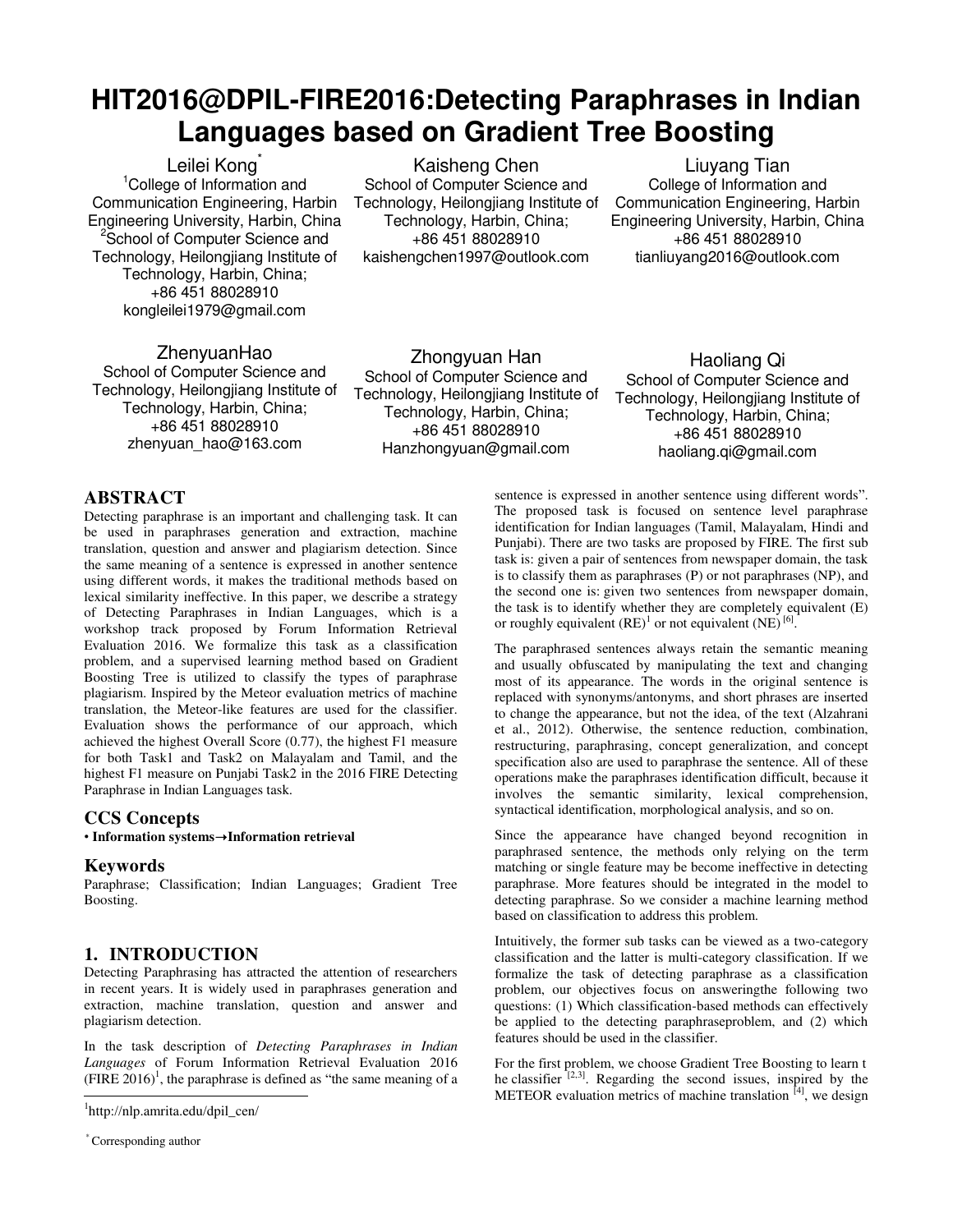the METEOR-like features for our classifier. Integrating some classical similarity measure feature, we develop the feature set.

Using the training and testing corpora of Detecting Paraphrases in Indian Languages proposed by FIRE, we rigorously evaluate various aspects of our classification method for detecting paraphrases. Experimental results show that the proposed method can effectively classify the paraphrases pairs.

The rest of this paper is organized as follows. In Section 2, we ana lyze the problem of Detecting Paraphrases in Indian Languages, in troduce the model we used, and describe the features which the cl assifier uses. In Section 3, we report the experimental results and performance comparisons with the other detection methods. And i n the last section we conclude our study.

## **2. CLASSIFICATION FOR DPIL**

We now explore machine-learning methods for Detecting Paraphrases in Indian Languages. In this section, we analyze the main issues of Detecting Paraphrases in Indian Languages firstly. And then a classification method based on boosting tree is proposed. Finally, we describe the features which the classifier used.

## **2.1 Problem Analysis**

 As we have discussed in above section, paraphrases identification is difficult to detect. The traditional similarity computing methods, such as Cosine Distance, Jaccard Coefficient, Dice Distance, may be ineffective for paraphrases. Figure 1 exemplifies the paraphrases cases.



**Figure 1.A paraphrases cases** 

From Figure 1, we can see that the two sentences having the paraphrasing relationship are different in their appearance. Furthermore, we conduct the analysis on 1000 randomly selected cases with paraphrase relationship on Malayalam sub corpora and all four languages corpora. Figure 2 displays the distribution with Jaccard Coefficient and METEOR-F1 as y-coordinate.

It is easy to detect from Figure 2 that the scores of Jaccard coefficient are all very low, the average score is only 0.1332. Since there are few the same terms between the two sentence, only considering the term similarity may be inadequate. We analysis for identifying the relationship of them, more feature should be considered.

#### **2.2 Problem Definition**

According the description of detection paraphrases, we formalize the problem as follows. Denote a pair sentences as  $s_i = (o_i, p_i)$ , where  $o_i$  is the original sentence and  $p_i$  is the paraphrased sentence. Note that given a pair  $(o_i, p_i)$  on the training data, we can get its label, which make learn a model for classification possible. Let the train corpora  $D = \{(x_1,y_1), (x_2,y_2), \ldots, (x_i,y_i), \ldots, (x_n,y_n)\},\$ where  $x_i \in R^n$  is a feature vector of s<sub>i</sub>and



**Figure 2. Score distribution of Jaccard coefficient on Malayalam (up) sub corpora and all four languages corpora(down)** 

 $x_i = (x_i^{(1)}, x_i^{(2)}, ..., x_i^{(n)})^T$ ,  $i = 1, 2, ..., N$ . We use a function to get each xi defined as follows.

$$
x_{(i)} = \Phi(o_i, p_i) \tag{1}
$$

where  $x_{(i)} = \Phi(o_i, p_i)$  is a mapping onto features that describes the paraphrase between the  $i$ -th original sentence  $o_i$  and the paraphrased sentence p<sup>i</sup> .

And  $y_i$  is the label of  $x_i$  to denote the category of each  $x_i$ . For the task 1, we define  $y_i \in \{P, NP\}$ , and for task 2, we define  $y_i \in \{E,$ RE, NE}.

Then the framework of learning problem can be depicted in Figure 3.



**Figure 3. The framework of Detection Paraphrase** 

Then, given D as training data, the learning system will learn a condition probability P(Y|X) based on the training data. Then given a new input  $x_{n+1}$ , the classification system gives the corresponding output label  $y_{n+1}$ according to the learned classifier.

## **2.3 Classification Model: Gradient TreeBoosting**

Boosting tree is one of the best methods to improve the performan ce of statistical learning

 $[2,3]$ . In this experiment, we use the Gradient Tree Boosting as the classification algorithm to learn the classifier. Gradient boosting is typically used with decision trees (especially CART trees) of a fi xed size as base learners.

## **2.4 Features**

There are two groups of features, the similarity-based features and the METEOR-like features, are utilized to define  $x_{(i)} = \Phi(o_i, p_i)$ .

The similarity-based features are used to capture the matching degree of  $o_i$  and  $p_i$ , and METEOR-like features is used to describe the semantic similarity. Specially, the METEOR-like features is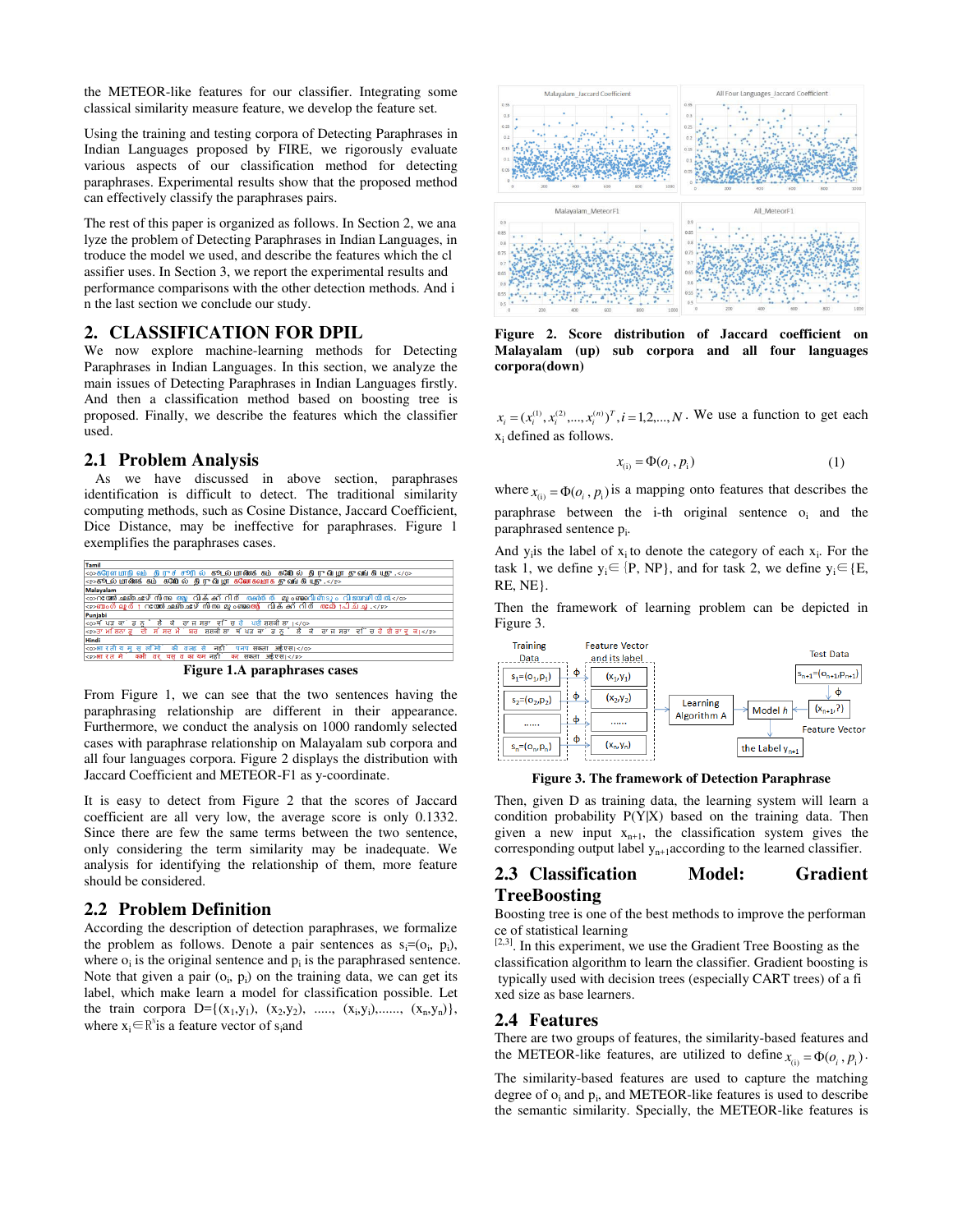inspired by METEOR, the measure metrics for machine translation, which is used to evaluate the performance of a translator. Table 1 list these features in detail.

| <b>Features</b>            | <b>Computing methods</b>                                                                                   | <b>Description</b>                                                                                                                                             |
|----------------------------|------------------------------------------------------------------------------------------------------------|----------------------------------------------------------------------------------------------------------------------------------------------------------------|
| Jaccard<br>Coefficient     | $\text{JC}\left(s_{i}, r_{j}\right) = \frac{\left s_{i} \cap r_{j}\right }{\left s_{i} \cup r_{i}\right }$ | The ratio of number of shared<br>terms against total number of<br>terms.                                                                                       |
| Cosine<br>Similarity       | $CS(\vec{x}_i, \vec{y}_i) = \frac{x_i \cdot y_i}{\ \vec{x}_i\  \cdot \ \vec{y}_i\ }$                       | $\vec{x}_i \cdot \vec{y}_i$ is the inner product of x<br>and y, and $\ \vec{x}\ $ represents the<br>length of vector.                                          |
| Dice<br>Coefficient        | $DC(s,r) = \frac{2 \cdot common(s,r)}{len(s) + len(r)}$                                                    | common (s, r) is the total<br>number<br>of<br>the<br>common<br>unigrams in s and r, and $len(r)$<br>and len(s) are the total number<br>of unigrams in r and s. |
| <b>METEOR</b><br>Precision | $P = \frac{common(s,r)}{len(r)}$                                                                           | common $(s, r)$ is the total<br>number<br>of<br>the<br>common<br>unigrams in $s$ and $r$ , and $len(r)$<br>is the total number of unigrams<br>in r.            |
| <b>METEOR</b><br>Recall    | $R = \frac{common(s, r)}{len(s)}$                                                                          | $len(s)$ is the total number of<br>unigrams in s.                                                                                                              |
| <b>METEOR</b><br>F1        | $F1 = \frac{2PR}{R+R}$                                                                                     | Combine the precision<br>and<br>recall.                                                                                                                        |
| <b>METEOR</b><br>Fmean     | $Fmean = \frac{10PR}{R+9P}$                                                                                | Combine the precision<br>and<br>recall.                                                                                                                        |
| <b>METEOR</b><br>Penalty   | $Penalty = 0.5 * \left(\frac{len(chunks)}{commantic} \right)^3$                                            | len(chunks) is the number of the<br>longer matchesin each chunk.                                                                                               |
| <b>METEOR</b><br>score     | $Score = Fmean*(1 - Penalty)$                                                                              | The overall METEOR score.                                                                                                                                      |

#### **Table 1. Features for detecting paraphrases**

## **3. Experiments**

#### **3.1 Dataset**

The evaluation dataset is the Detecting Paraphrase in India Language (DPIL) which is mainly obtained from the newspaper. The details of this corpora can be found in http://nlp.amrita.edu/dpil\_cen/.

The corpora are divided into two different subsets: Task1-set and Task2-set, and each sub set contains four different categories India language: Tamil, Malayalam, Hindi and Punjabi. The Task1-set contains 12400 samples, including 9200 training samples and 3200 test samples, and the Task2-set contains 17650 examples, including 12700 training samples and 4950 test samples. The statistics of training and testing data is shown in Table 2 and Table 3.

**Table 2. Corpus statistics of DPIL 2016 on Task1** 

|       |                  | Train |                              |     |     |     | <b>Test</b> |     |     |     |      |
|-------|------------------|-------|------------------------------|-----|-----|-----|-------------|-----|-----|-----|------|
|       | Language         | Hin   | Mal                          | Pun | Tam | all | Hin         | Mal | Pun | Tam | all  |
|       | SampleNum<br>ber |       | 2500 2500 1700 2500 9200 900 |     |     |     |             | 900 | 500 | 900 | 3200 |
| Avg   | blank            | 32    | 18                           | 39  | 24  | 27  | 32          | 19  | 43  | 23  | 28   |
| terms | 4gram            | 126   | 166                          | 150 | 175 | 155 | 120         | 181 | 164 | 176 | 160  |

**Table 3. Corpus statistics of DPIL 2016 on Task2** 

|     |                         |     | Train |     |         |                                                   |         | <b>Test</b> |     |     |     |
|-----|-------------------------|-----|-------|-----|---------|---------------------------------------------------|---------|-------------|-----|-----|-----|
|     | Language                | Hin | Mal   |     | Pun Tam | All                                               | Hin Mal |             | Pun | Tam | all |
|     | <b>SampleNum</b><br>ber |     |       |     |         | 3500 3500 2200 3500 12700 1400 1400 750 1400 4950 |         |             |     |     |     |
| Avg | blank                   | 34  | 18    | 41  | 24      | 28                                                | 42      | 19          | 41  | 28  | 31  |
|     | terms 4gram             | 131 | 164   | 156 | 178     | 158                                               | 154     | 177         | 157 | 207 | 176 |

## **3.2 Experimental Settings**

## *3.2.1 Pre-processing*

For each sentence pair in training data and test data, wefirstly remove numbers, punctuation and blank spaces. Then, we adopt two types of word segmentation, one is taking each word as a term unit, and the other is based on the n-gram, which the words in sentence are segmented in the form of n-gram. For example, Figure 4 shows an example of 4-gram. In the experiments, the n is set empirically.

| Onejinal:ഭൂമി പിടിച്ചറേുക്കാന് ; മൂന് ; സര് ;ക്കാര് ; രൂപീകരിച്ചദൗത്യ സംഘത്തിന് ; റപെ<br>രവര്⊺ത്തനങ്ങള്⊺ നിയമവിരുദ്ധമായിരുന്നു.                                                                                                                                                                                                                                                                                                                                                                                                                                                                                                    |
|------------------------------------------------------------------------------------------------------------------------------------------------------------------------------------------------------------------------------------------------------------------------------------------------------------------------------------------------------------------------------------------------------------------------------------------------------------------------------------------------------------------------------------------------------------------------------------------------------------------------------------|
| - <sub>ಆ</sub> man: ഭൂമി, ൂമി, മി പി പി , പിട, പിടി, ിടിച ടിച്, ിച്ച ച്ഛര, ` ഛദ, ഛദു, ദെൂ  <br> ക ടൂക്, ൃക്ക് ക്കാ, ` കാന, കാന്, ാന്;, ന്; ` ! മ, ! മൂ, മൂന, മൂന്, ൂന്;, ന്;, ്! സ<br>  സര, സര്, സര്!, ര്!ക്!ക്!ക്, [ക്കുക്കാ,` കാര, കാര്,<br>ان പിക പികരികരി. കരിചരിച്ച് പല്പല് ചലാ. ഭൗത ഭൗത്. ൗത്യ ത്യസ്<br> സം,്യസംഘ സംഘത ംഘത്, ഘത്ത, ത്തി,്തിന, തിന്,ിന്⊺, ന്⊺റ,്⊺റ െ,⊺റ െ,െറ പെ പെ,്, പ<br>്ര, പ്രവ്രവര, രവര്, വര്⊺, ര്⊺ത്⊺ത്, ⊺ത്ത, ത്തന് തനങ തനങ്, നങ്ങങ്ങള,്ങള്, ങ∣<br> ള് :, ള് : , ് : നു: നി, നിയ നിയമ ിയമവ യമവി, മവിര, വിരു , ിരു ദ, രൂ ദ് , ൂ ദ് ധ് ഒ് ധ്മ, `<br> ധമാ, ധമായ മായി, ായിര, യിരു,ിരുന്രൂന്, ുന്ന ന്നൂ,്നൂ |

#### **Figure 4. The example of 4-gram**

#### *3.2.2 Parameter Tuning*

On the training corpus, the classifier is trained by using sklearn Boosting Classifier Gradient<sup>2</sup>. The learning rate (learning rate shrinks the contribution of each tree by learning rate) is set as 1.0, the max\_depth (the maximum depth limits the number of nodes in the tree) is set as 1, the random state (random state is the seed used by the random number generator) is set as 0. All the other parameters are set as their default values except the parameter n\_estimators (The number of boosting stages to perform).

The other parameters, including the methods of word segmentation, the method of pre-processing method, the n value of ngram, are set experimentally.

We use the cross validation to tune the parameter n\_estimators. The training corpora is randomly divided into two equal parts, and one is chosen as the training data and the other as the validation data.

## **3.3 Performance Measures**

In this evaluation experiment, the experimental results are evaluated according to [5].

1) TP: The sample is true, and the results obtained are positive.

2) FP: The sample is false, and the results obtained are positive.

3) FN: The sample is false, and the results obtained are negative.

4) TN: The sample is true, and the results obtained are negative.

According to the above measure metrics, the Precision and Recall are defined as follows:

$$
precision = \frac{TP}{TP + FP}
$$
 (5)

$$
\text{recall} = \frac{TP}{TP + FN} \tag{6}
$$

The main evaluation metrics adopted by DPIL is Accuracy and F1 measure defined as follows:

<sup>2</sup>http://scikit-learn.org/stable/

 $\overline{a}$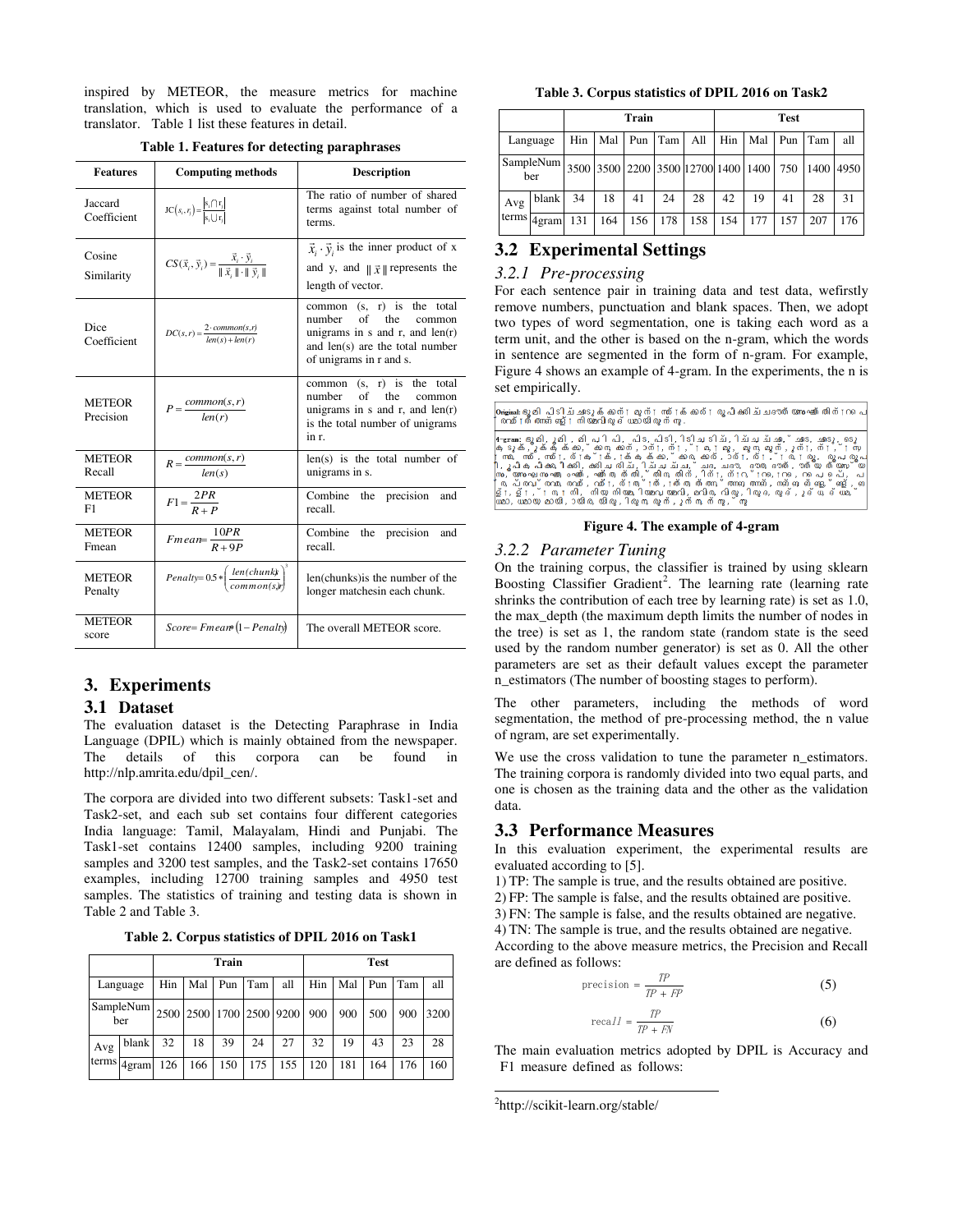accuracy = 
$$
\frac{TP + TN}{TP + FN + FP + TN}
$$
 (7)

$$
F1 = \frac{2 \times precision \times recall}{precision + recall}
$$
 (8)

# **3.4 Experimental Results**

*3.4.1 Experimental results on sub corpora*  Table 4 show the experimental results released by FIRE.

#### **Table 4. Experimental results on DPIL@FIRE2016**

#### **(a) Task 1 sub corpus**

| <b>TEAM</b>        |        | Accuracy |                    |              | <b>F1 Measure</b> |              |              |              |
|--------------------|--------|----------|--------------------|--------------|-------------------|--------------|--------------|--------------|
|                    | Mal    | Tam      | Hin                | Pun          | Mal               | Tam          | Hin          | Pun          |
| <b>HIT2016</b>     | 0.8377 | 0.821    | 0.896              | 0.944        | 0.810             | 0.790        | 0.890        | 0.940        |
|                    |        | 1        | 6                  | $\theta$     | $\mathbf{0}$      | $\mathbf{0}$ | $\mathbf{0}$ | $\mathbf{0}$ |
| KS_JU              | 0.8100 | 0.788    | 0.906              | 0.946        | 0.790             | 0.750        | 0.900        | 0.950        |
|                    |        | 8        | 6                  | $\mathbf{0}$ | $\mathbf{0}$      | $\mathbf{0}$ | $\mathbf{0}$ | $\mathbf{0}$ |
| NLP-NITMZ          | 0.8344 | 0.833    | $\overline{0.915}$ | 0.942        | 0.790             | 0.790        | 0.910        | 0.940        |
|                    |        | 3        | 5                  | $\theta$     | $\Omega$          | $\theta$     | $\Omega$     | $\Omega$     |
| <b>JU-NLP</b>      | 0.5900 | 0.575    | 0.822              | 0.942        | 0.160             | 0.090        | 0.740        | 0.940        |
|                    |        | 5        | $\overline{2}$     | $\Omega$     | $\Omega$          | $\theta$     | $\mathbf{0}$ | $\Omega$     |
| Anuj               |        |          | 0.920              |              |                   |              | 0.910        |              |
|                    |        |          | $\theta$           |              |                   |              | $\theta$     |              |
| <b>DAVPBI</b>      |        |          |                    | 0.938        |                   |              |              | 0.940        |
|                    |        |          |                    | $\theta$     |                   |              |              | $\mathbf{0}$ |
| <b>BITS-PILANI</b> |        |          | 0.8977             |              |                   |              | 0.8900       |              |
| NLP@KEC            |        | 0.823    |                    |              |                   | 0.790        |              |              |
|                    |        | 3        |                    |              |                   | $\theta$     |              |              |
| <b>ASE</b>         |        |          | 0.358              |              |                   |              | 0.340        |              |
|                    |        |          | 8                  |              |                   |              | $\mathbf{0}$ |              |
| <b>CUSAT</b>       | 0.8044 |          |                    |              | 0.760             |              |              |              |
| <b>TEAM</b>        |        |          |                    |              | $\mathbf{0}$      |              |              |              |
| <b>CUSAT NLP</b>   | 0.7622 |          |                    |              | 0.750             |              |              |              |
|                    |        |          |                    |              | $\mathbf{0}$      |              |              |              |

#### **(b) Task 2 sub corpus**

| <b>TEAM</b>        |        | Accuracy |                         |          |          | F1 Measure               |                |                |
|--------------------|--------|----------|-------------------------|----------|----------|--------------------------|----------------|----------------|
|                    | Mal    | Tam      | Hin                     | Pun      | Mal      | Tam                      | Hin            | Pun            |
| <b>HIT2016</b>     | 0.7486 | 0.755    | 0.900                   | 0.922    | 0.746    | 0.739                    | 0.898          | 0.923          |
|                    |        | $\Omega$ | $\Omega$                | 6        | $\Omega$ | 8                        | $\overline{4}$ | $\Omega$       |
| KS JU              | 0.6614 | 0.673    | 0.852                   | 0.896    | 0.657    | 0.664                    | 0.848          | 0.896          |
|                    |        | 5        | 1                       | $\Omega$ | 8        | 5                        | $\mathfrak{2}$ | $\theta$       |
| NLP-NITMZ          | 0.6243 | 0.657    | 0.785                   | 0.812    | 0.606    | 0.630                    | 0.764          | 0.808          |
|                    |        | 1        | 7                       | $\Omega$ | 8        | 7                        | $\mathfrak{2}$ | 6              |
| <b>JU-NLP</b>      | 0.4221 | 0.550    | 0.685                   | 0.886    | 0.307    | 0.431                    | 0.684          | 0.886          |
|                    |        | 7        | 7                       | 6        | 8        | 9                        | 1              | 6              |
| Anuj               |        |          | 0.901                   |          |          |                          | 0.900          |                |
|                    |        |          | $\overline{\mathbf{4}}$ |          |          |                          | $\theta$       |                |
| <b>DAVPBI</b>      |        |          |                         | 0.746    |          |                          |                | 0.727          |
|                    |        |          |                         | 6        |          |                          |                | $\overline{4}$ |
| <b>BITS-PILANI</b> |        |          | 0.7171                  |          |          |                          | 0.7123         |                |
| NLP@KEC            |        | 0.685    |                         |          |          | 0.667                    |                |                |
|                    |        | 7        |                         |          |          | $\overline{\mathcal{A}}$ |                |                |
| <b>ASE</b>         |        |          | 0.354                   |          |          |                          | 0.353          |                |
|                    |        |          | 3                       |          |          |                          | 5              |                |

| <b>CUSAT</b><br><b>TEAM</b>    | 0.5086 |  | 0.465<br>o |  |  |
|--------------------------------|--------|--|------------|--|--|
| CUSAT NLP $\vert 0.5207 \vert$ |        |  | 0.513      |  |  |

The experimental results show that the proposed method achieves the best Accuracy on Malayalam of Task 1 and on Malayalam, Tamil and Punjabi of Task 2. And the highest F1 measure for both Task1 and Task2 on Malayalam and Tamil, and the highest F1 measure on Punjabi Task2 in the 2016FIREDetecting Paraphrase in Indian Languages task.

#### *3.4.2 Effect of word segmentation*

For the word segmentation, we utilize two processing methods. One is based on the space to do the word segmentation, and the other is based on n-gram. We compare the two kinds of word segmentation methods in Table 5.

| Task1                   |        | 4-gram |        |        |        |        | space  |        |  |
|-------------------------|--------|--------|--------|--------|--------|--------|--------|--------|--|
|                         | Mal    | Tam    | Hindi  | Pun    | Mal    | Tam    | Hindi  | Pun    |  |
| Precisio<br>n           | 0.8993 | 0.9587 | 0.9235 | 0.9884 | 0.8771 | 0.9543 | 0.9340 | 0.9911 |  |
| Recall                  | 0.9301 | 0.9606 | 0.9187 | 0.9921 | 0.9279 | 0.9574 | 0.9289 | 0.9921 |  |
| Accurac<br>y            | 0.8957 | 0.9517 | 0.9054 | 0.9885 | 0.8785 | 0.9469 | 0.9178 | 0.9901 |  |
| F1                      | 0.9143 | 0.9596 | 0.9210 | 0.9902 | 0.9017 | 0.9558 | 0.9314 | 0.9916 |  |
| Task2                   |        | 4-gram |        |        | space  |        |        |        |  |
|                         |        |        |        |        |        |        |        |        |  |
|                         | Mal    | Tam    | Hindi  | Pun    | Mal    | Tam    | Hindi  | Pun    |  |
| Precisio<br>$\mathbf n$ | 0.7298 | 0.7873 | 0.8499 | 0.9810 | 0.7135 | 0.7917 | 0.8553 | 0.9814 |  |
| Recall                  | 0.7370 | 0.7918 | 0.8484 | 0.9808 | 0.7227 | 0.7949 | 0.8545 | 0.9813 |  |
| Accurac<br>y            | 0.7370 | 0.7918 | 0.8484 | 0.9808 | 0.7227 | 0.7949 | 0.8545 | 0.9813 |  |

**Table 5. Comparison of two different preprocessing** 

From the experimental results, we can see that the method of 4 gram segmentation achieves higher F1 Measure than the space segmentation, so we use n-gram method in the following experiments to deal with the India corpus.

#### *3.4.3 Effects of pre-processing*

In our experiment, there are two types of pre-processing methods. To investigate the different contribution of each pre-processing method on each language, we analyze the effects of preprocessing. Taking 4gram word segmentation as example, Table 6 gives the experimental results, where *removing all* means remove the punctuation, the number and the space, and *reserving \** means reserving \* and removing all others. For example, *reserving punctuation*represents the punctuation is reserved and the number and space are removed.

|  |  |  |  | Table 6. Effects of pre-processing |
|--|--|--|--|------------------------------------|
|--|--|--|--|------------------------------------|

| Mal   |            | <b>Reserved</b><br>punctuation | <b>Reserved</b><br>number | <b>Reserved</b><br>space | <b>Remove all</b> |
|-------|------------|--------------------------------|---------------------------|--------------------------|-------------------|
|       | Precision  | 0.9013                         | 0.8995                    | 0.8992                   | 0.8988            |
| Task1 | Recall     | 0.9280                         | 0.9276                    | 0.9325                   | 0.9335            |
|       | Accuracy   | 0.8956                         | 0.8944                    | 0.8966                   | 0.8968            |
|       | F1 Measure | 0.9144                         | 0.9133                    | 0.9154                   | 0.9157            |
| Task2 | Precision  | 0.7304                         | 0.7258                    | 0.7253                   | 0.7289            |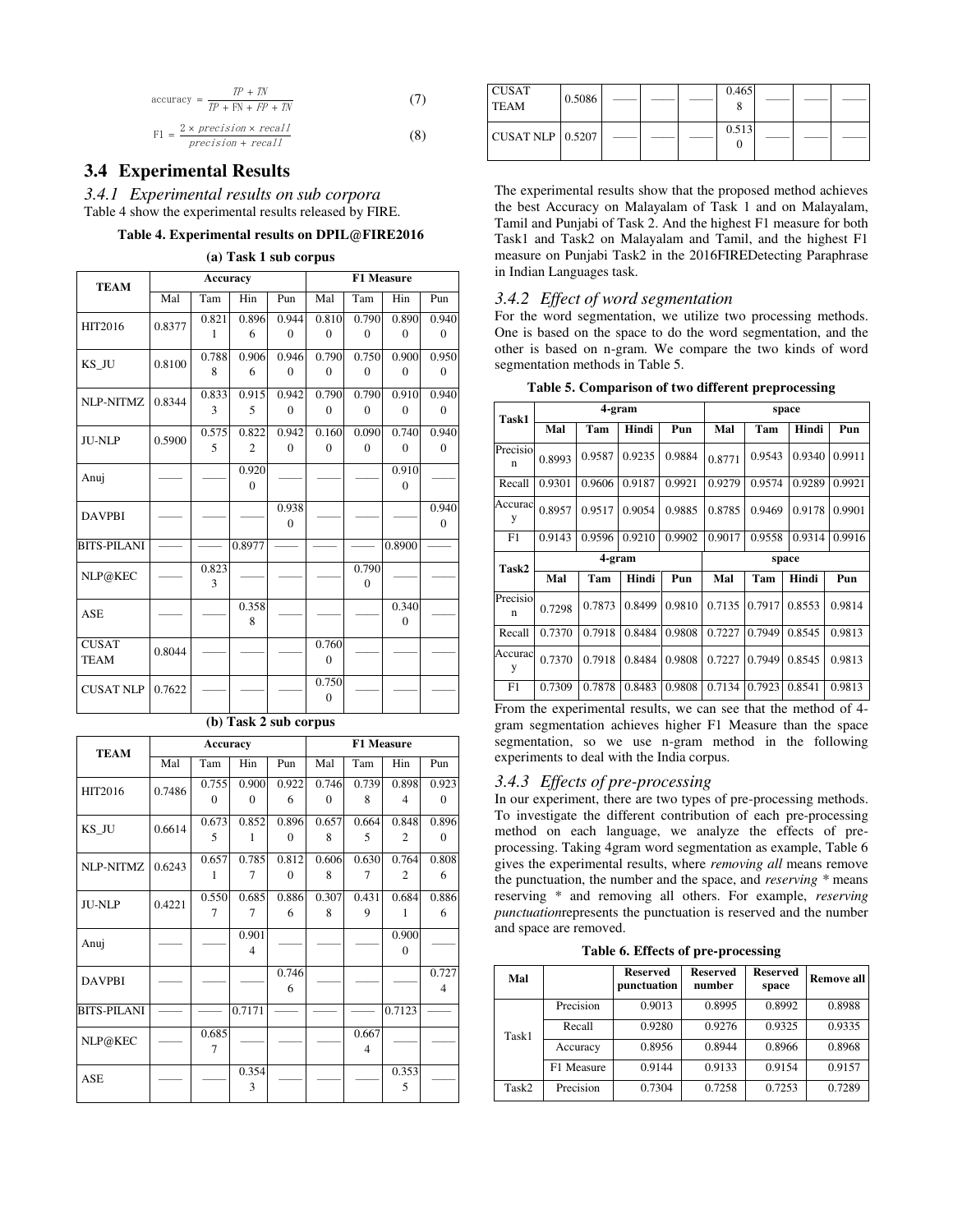|       | Recall     | 0.7380                         | 0.7340                    | 0.7321                   | 0.7362            |
|-------|------------|--------------------------------|---------------------------|--------------------------|-------------------|
|       | Accuracy   | 0.7380                         | 0.7340                    | 0.7321                   | 0.7362            |
|       | F1 Measure | 0.7316                         | 0.7273                    | 0.7264                   | 0.7299            |
| Tam   |            | <b>Reserved</b><br>punctuation | <b>Reserved</b><br>number | <b>Reserved</b><br>space | <b>Remove all</b> |
|       | Precision  | 0.9585                         | 0.9591                    | 0.9535                   | 0.9570            |
| Task1 | Recall     | 0.9593                         | 0.9590                    | 0.9558                   | 0.9607            |
|       | Accuracy   | 0.9506                         | 0.9507                    | 0.9455                   | 0.9506            |
|       | F1 Measure | 0.9589                         | 0.9590                    | 0.9546                   | 0.9588            |
|       | Precision  | 0.7855                         | 0.7874                    | 0.7864                   | 0.7871            |
| Task2 | Recall     | 0.7901                         | 0.7915                    | 0.7897                   | 0.7917            |
|       | Accuracy   | 0.7901                         | 0.7915                    | 0.7897                   | 0.7917            |
|       | F1 Measure | 0.7861                         | 0.7880                    | 0.7866                   | 0.7880            |
| Hindi |            | <b>Reserved</b><br>punctuation | <b>Reserved</b><br>number | <b>Reserved</b><br>space | <b>Remove all</b> |
|       | Precision  | 0.9218                         | 0.9242                    | 0.9310                   | 0.9230            |
|       | Recall     | 0.9136                         | 0.9151                    | 0.9244                   | 0.9195            |
| Task1 | Accuracy   | 0.9018                         | 0.9039                    | 0.9133                   | 0.9054            |
|       | F1 Measure | 0.9176                         | 0.9195                    | 0.9275                   | 0.9211            |
|       | Precision  | 0.8490                         | 0.8502                    | 0.8495                   | 0.8500            |
|       | Recall     | 0.8477                         | 0.8481                    | 0.8487                   | 0.8486            |
| Task2 | Accuracy   | 0.8477                         | 0.8481                    | 0.8487                   | 0.8486            |
|       | F1 Measure | 0.8475                         | 0.8480                    | 0.8484                   | 0.8484            |
| Pun   |            | <b>Reserved</b><br>punctuation | <b>Reserved</b><br>number | Reserved<br>space        | <b>Remove all</b> |
|       | Precision  | 0.9909                         | 0.9904                    | 0.9867                   | 0.9903            |
|       | Recall     | 0.9914                         | 0.9908                    | 0.9895                   | 0.9905            |
| Task1 | Accuracy   | 0.9895                         | 0.9889                    | 0.9859                   | 0.9887            |
|       | F1 Measure | 0.9911                         | 0.9906                    | 0.9881                   | 0.9904            |
|       | Precision  | 0.9810                         | 0.9774                    | 0.9812                   | 0.9812            |
| Task2 | Recall     | 0.9808                         | 0.9772                    | 0.9810                   | 0.9811            |
|       | Accuracy   | 0.9808                         | 0.9772                    | 0.9810                   | 0.9811            |
|       | F1 Measure | 0.9808                         | 0.9772                    | 0.9810                   | 0.9811            |

According to the experimental results shown in Table 6, even thoughwe find that there are few differences when we removing punctuation, numbers and spaces, we still accept the best preprocessing method on the test dataset.

#### *3.4.4 Effects of n-gram*

For analyze the effects of n, we carry out the experiments from 1 gram to 10-gram, and with Precision, Recall and F1 measure as evaluation indicators. The experimental results are shown in Figure 5.



**(a) The experimental results on Task 1** 





According to the above experimental results, 4-gram achieves the best results. So we set n=4 in the testing corpora of DPIL 2016.

#### *3.4.5 Effects of n\_estimators*

The parameter n\_estimators is the number of iterations of boosting stage when the classification model trained. It is set empirically. Figure 6 shows the results on training datasets.



**(a) The experimental results of Malayalam on Task1**



**(b) The experimental results of Tamil on Task1**



**(c) The experimental results of Hindion Task1**